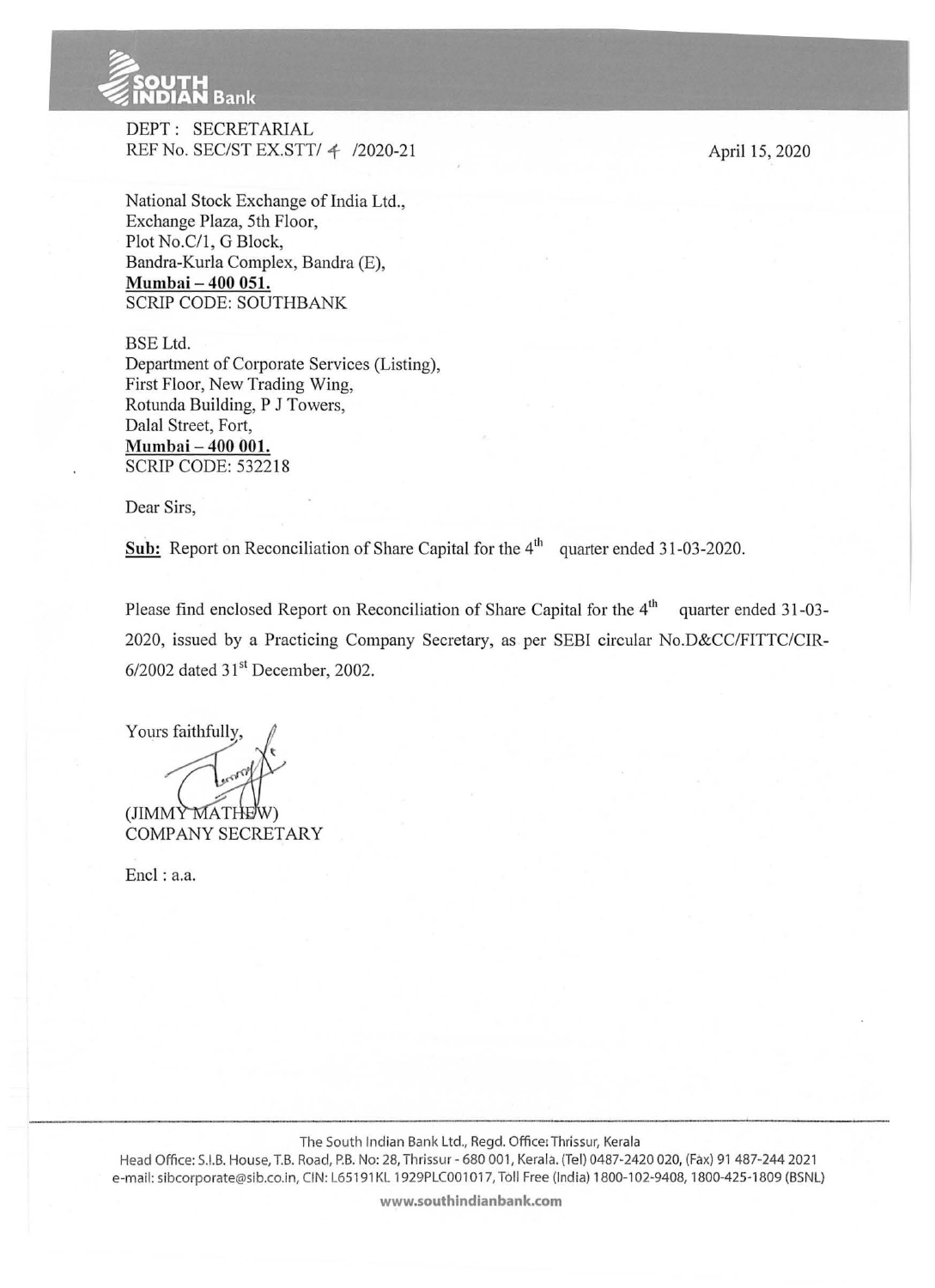S. Ananthanarayan, B.Com., (Hons). FCS Company Secretary

|                      | <b>REPORT ON RECONCILIATION</b><br>OF SHARE CAPITAL |  |  |  |
|----------------------|-----------------------------------------------------|--|--|--|
| 1. For Quarter Ended | : March 31, 2020                                    |  |  |  |
| 2. ISIN              | : INE683A01023                                      |  |  |  |

 $:$  Re.  $1/-$ 3. Face value

: THE SOUTH INDIAN BANK LIMITED 4. Name of the Company

- 5. Registered Office : SIB House, T. B. Road, Mission Quarters. **THRISSUR 680 001**
- 6. Address for correspondence : SIB House, T. B. Road, Mission Quarters, **THRISSUR 680 001**
- : 0487-2429333 and 2424760 7. Telephone No. & Fax
- 8. Email Address: : ho2006@sib.co.in

9. Names of the Exchanges where the Company's securities are listed: BSE and. NSE.

|                                                                                               | Number of                            | % of total            |
|-----------------------------------------------------------------------------------------------|--------------------------------------|-----------------------|
|                                                                                               | <b>Shares</b>                        | <b>Issued Capital</b> |
| <b>Issued capital</b>                                                                         | 1,809,722.151                        | 100.00                |
| Listed Capital(in all the Exchanges as<br>per company's records) as per<br>company's records) | 1,809,722,151                        | 100.00                |
| Held in dematerialized form in CDSL                                                           | 491,572,372                          | 27.16                 |
| Held in dematerialized form in NSDL                                                           | 1,243,038,092                        | 68.69                 |
| Held in physical form                                                                         | 75, 111, 687                         | 4.15                  |
|                                                                                               | 1,809,722,151                        | 100.00                |
| 12.                                                                                           | 15. Total number of shares(12+13+14) |                       |

16. Reasons for difference, if any, between 10 &15, 11&15.

17. Certifying the details of changes in share capital during the quarter under consideration as per table below: **NIL** 

| Particulars | No. of<br><b>Shares</b> | Applied/Not<br>listing | Listed on<br>Applied for Stock Exchanges<br>(Specify names) | Whether<br>intimated intimated<br>to CDSL | Whether<br>to NSDL | In principle<br>approval pending<br>for SE (specify<br>names) |
|-------------|-------------------------|------------------------|-------------------------------------------------------------|-------------------------------------------|--------------------|---------------------------------------------------------------|
|             |                         |                        |                                                             |                                           |                    |                                                               |

16/16, RAMS, 3rd Main Road, Gandhi Nagar, Adyar, Chennai - 600 020. Rhone: 2441 8933, Mobile : 98400 47653 E mail : geetakumar2000 @yahoo.com

**NIL**